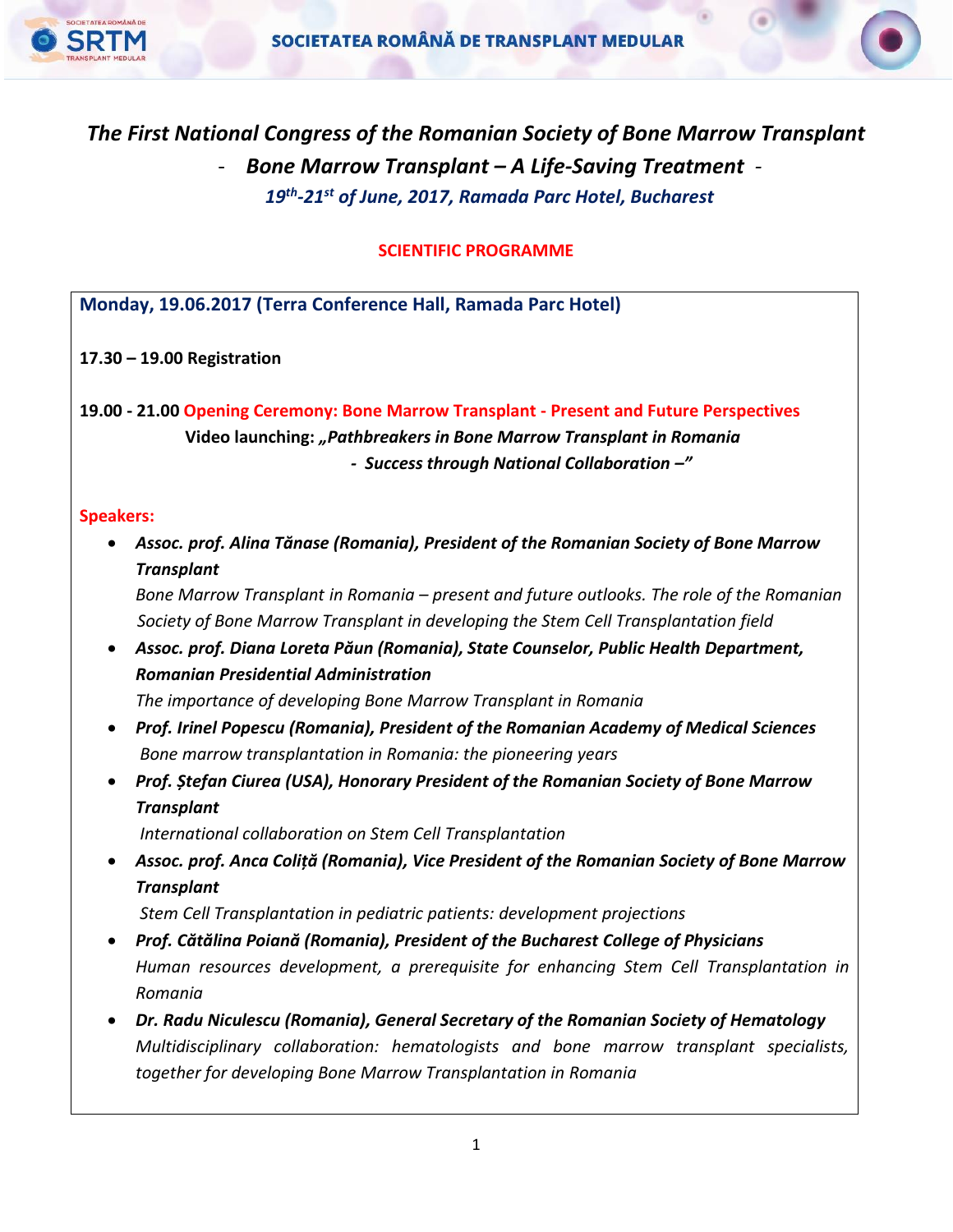

#### **Special guests:**

- *Prof. Constantin Arion (Romania)*
- *Dr. Erzsebet Lazăr Benedek (Romania)*
- *Prof. Dan Coliță (Romania)*
- *Prof. Margit Șerban (Romania)*

**Tuesday, 20.06.2017 (Terra Conference Hall, Ramada Parc Hotel)**

#### **08.00 – 09.00 Registration**

**SESSION I: Romania's Experience and Trends in Stem Cell Transplantation**

Chairperson: Assoc. prof. Alina Tănase

**09.00 – 09.20 Hematopoietic Stem Cell Transplantation at Fundeni Clinical Institute - from One Transplant to 150 Transplants per Year**

Assoc. prof. Alina Tănase

## **09.20 – 09.40 The Activity of Bone Marrow Transplant at Târgu Mureş Medical Center**

Dr. Erzsebet Lazăr Benedek

## **09.40 – 10.00 Impact of Viral Infections on the Outcome of Allogeneic Hematopoietic Stem Cell Transplant Patients - A Single-Center Experience**

Assoc. prof. Smaranda Arghirescu, Univ. ass. Andrada Oprișoni, Prof. Margit Șerban

**10.00 - 10.20 Stem Cell Transplantation at Colțea Clinical Hospital - Experience of the first 3 - 5 years**

Assoc. prof. Andrei Coliță, Dr. Cecilia Ghimici, Dr. Raluca Manolache, Biologist Florentina Grădinaru, Dr. Doina Barbu, Dr. Mădălina Oprea, Lecturer Silvana Angelescu, Assoc. prof. Nicoleta Berbec, Dr. Alexandra Ionete, Assoc. prof. Alina Tănase, Prof. Anca Lupu

**10.20 - 10.40 Stem Cell Transplantation in Pediatric Patients – 15-year experience at Fundeni Clinical Institute**

Assoc. prof. Anca Coliță, Prof. Constantin Arion

*10.40 – 11.00 Coffee break*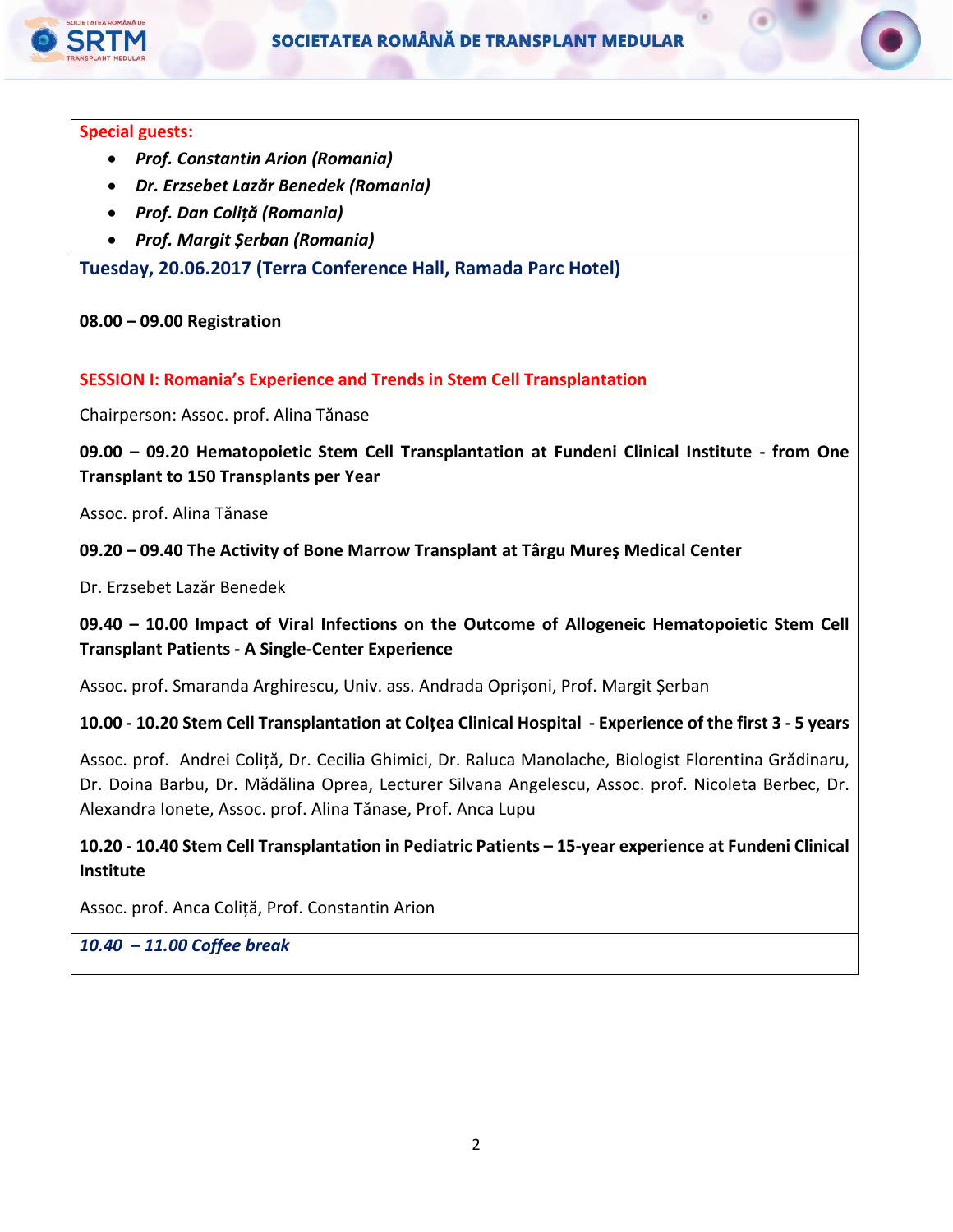

#### **SESSION II**

Chairman: Prof. Ștefan Ciurea

## **11.00 – 11.20 The Role of SCT for Patients with R/R HL in the Era of New Drugs**

Prof. Anna Sureda

#### **11.20 – 11.40 Haploidentical Transplants for AML - the ALWP Experience**

Prof. Arnon Nagler

## **11.40 – 12.00 B-cell Lymphoma in the Targeted Treatment Era: Integrating Molecular and**

#### **Cellular Therapy**

Prof. Peter Dreger

#### **12.00 – 12.20 Quality in transplantation - why is JACIE accreditation important?**

Iris Bargalló

#### **12.20 – 13.00 Janssen Symposium: New Targets in the Therapy of MM – Focus on CD38**

Assoc. prof. Cătălin Doru Dănăilă

*13.00 – 14.00 Lunch break*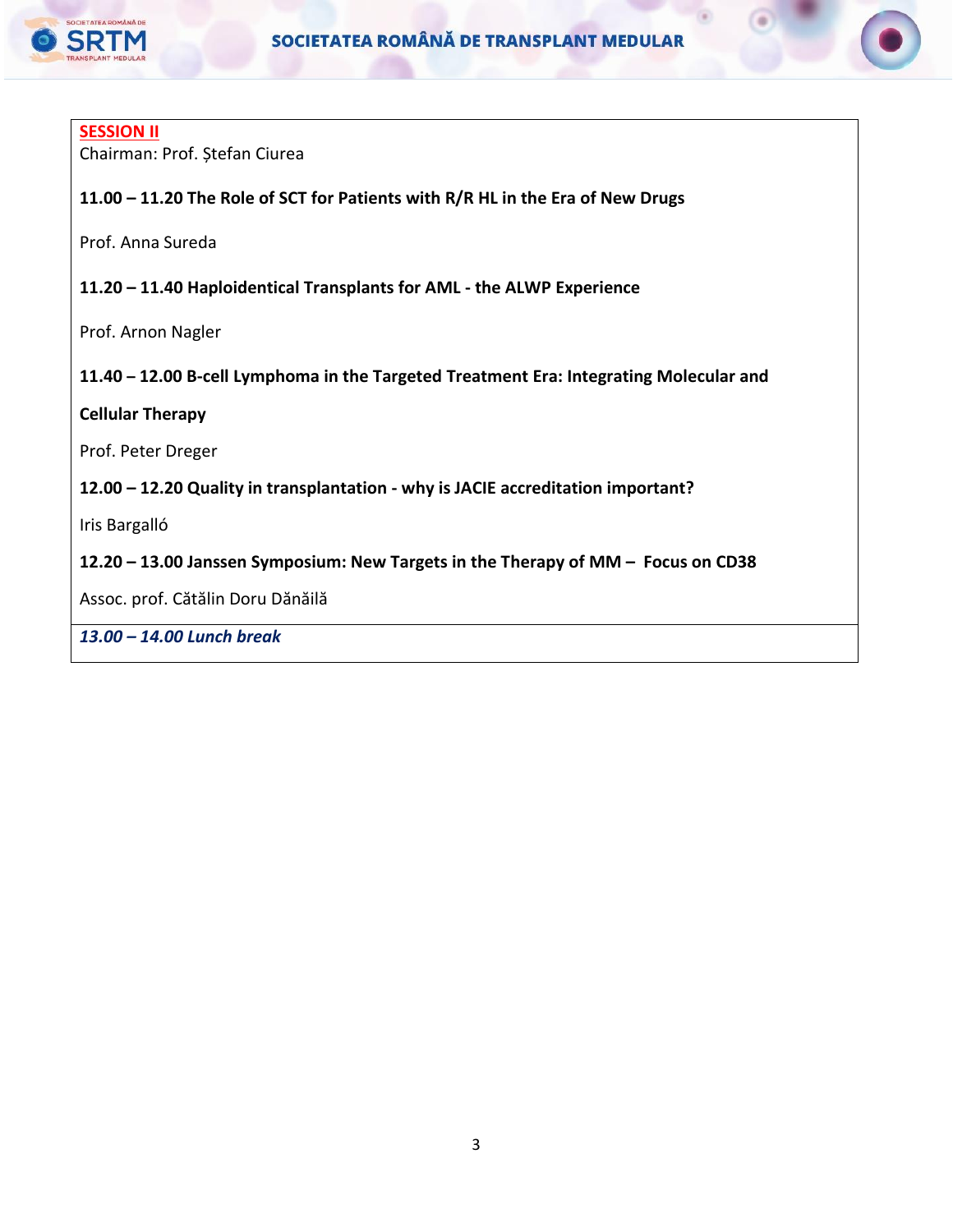

#### **SESSION III**

Chairman: Prof. Gabriel Ghiaur

## **14.00 -14.20 Allogeneic Transplantation: the Next Horizon**

Prof. Gabriel Ghiaur

#### **14.20 – 14.40 Future Directions in Hematopoietic Stem Cell Transplantation**

Prof. Ștefan Ciurea

## **14.40 -15.00 Transthoracic Ultrasonography for the Follow-up of the Immunocompromised Patient**

Dr. Ciprian Tomuleasa

## **15.00 – 15.20 Minimal Residual Disease before Stem Cell Transplantation – Important Prognostic Factor**

Assoc. prof. Horia Bumbea

## **15.20 -15.40 Unrelated Stem Cell Transplantation at Fundeni Clinical Institute**

Dr. Zsofia Varady

## *15.40 – 16.10 Coffee break*

#### **SESSION IV** Chairperson: Assoc. prof. Anca Coliță

## **16.10 – 16.30 the National Registry of Stem Cells Volunteer Donors – Experience, new targets**

Dr. Aurora Dragomirișteanu

## **16.30 – 16.50 Prognostic Value of PET – CT Scan before Stem Cell Transplantation**

Dr. Mihaela Andreescu

## **16.50 – 17.10 Fundeni Stem Cell Bank – Activity and Challenges**

Dr. Alexandra Ionete

## **17.10 – 17.30 Total Body Irradiation in Stem Cell Transplantation – Where We Stand?**

Dr. Cristian Barbu

#### *17.30 – 19.00 Releasing the Certificates of Attendance*